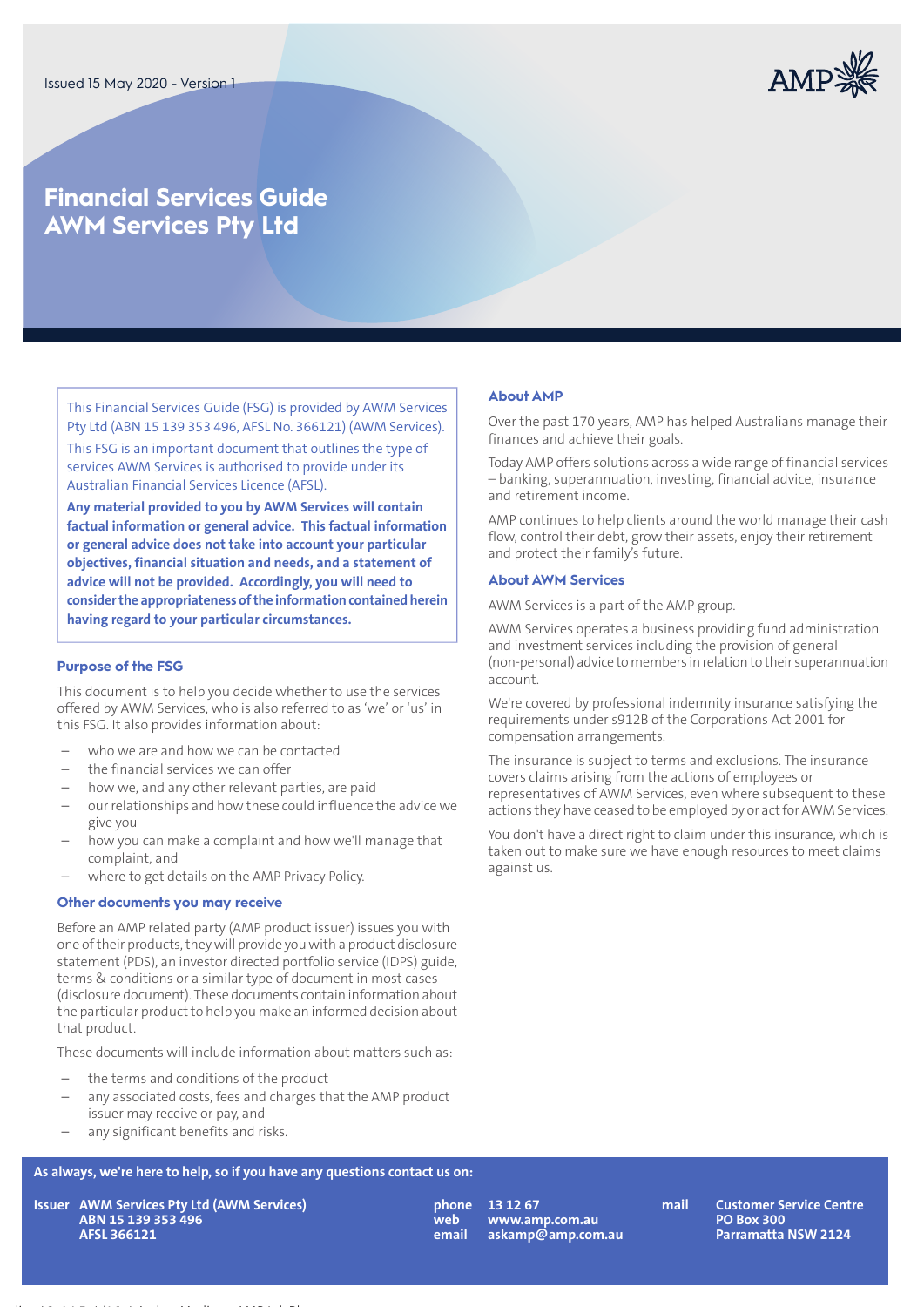# **Financial services we can offer**

We hold an Australian Financial Services Licence (AFSL) that authorises us to provide certain services including:

Provide general product advice about:

- Superannuation products
- Managed investment schemes, and
- Managed investment schemes including investor directed portfolio services.

We are not authorised to issue any products, however we can acquire, vary or dispose of the following products on behalf of another person:

- Superannuation products
- Managed investment schemes, and
- Managed investment schemes including investor directed portfolio services.

We may provide these services as principal or on behalf of AMP product issuers which include:

- AMP Bank Limited (ABN 15 081 596 009, AFSL No. 234517) (AMP Bank)
- AMP Capital Funds Management Limited (ABN 15 159 557 721, AFSL No.426455) (AMP Capital)
- ipac Asset Management Ltd (ABN 22 003 257 225, AFSL No. 234655) (ipac)
- National Mutual Funds Management Limited (ABN 32 006 787 720, AFSL 234652) (NMFM)
- NMMT Limited (ABN 42 058 835 573, AFSL No. 234653) (NMMT), and
- N.M. Superannuation Proprietary Limited (ABN 31 008 428 322, AFSL No. 234654) (NMS).

#### **How you do business with us**

The disclosure document for each product provided by an AMP product issuer outlines its administration procedures and processes. Please refer to the relevant disclosure document for how a product is administered.

## **How you can give us instructions**

You can give us instructions by telephone, mail, email or online.

Some products may have their own rules about how to provide instructions or carry out certain transactions – these are explained in the relevant disclosure document or applicable form.

#### **How we're paid for the services we provide**

We provide administration and business support services for AMP product issuers and receive a fee from AMP product issuers for this service. We do not receive any additional fees or obtain commissions for the services we provide. The cost of providing administration services to clients is included in the fees charged by the AMP product issuer. Details of fees charged can be found in the Product Disclosure Statement or Investor Directed Portfolio Service guide provided to you by the product issuer for your product.

## **Commissions, fees or other benefits received or paid**

Employees and Authorised Representatives of the AMP group may be entitled to receive a range of benefits including potential discounts on products and services as a result of their relationship with AMP.

# **Related companies and transactions**

If we provide general advice on a product issued by an AMP product issuer, that product issuer may benefit by receiving the fees they charge on that product. The amount and calculation of those fees are shown in the relevant disclosure document. If you have a financial adviser, your financial adviser and their authorising licensee may also benefit if an AMP product is issued to you, or an AMP product you hold is varied, as a result of that general advice. You can ask us for details of this remuneration before you apply for your AMP product.

Companies in the AMP group may provide services, and obtain fees and charges or other benefits from the AMP product issuer or service provider if you obtain a product or service from a company in the AMP group. These relationships will be detailed in the relevant disclosure document (and any FSG and/or SoA that an adviser is required to give you).

Where we enter into transactions with related parties, we operate in accordance with the related party protocols and AMP policies and procedures, which require us to transact on terms that would be reasonable if the parties were dealing at arm's length.

#### **Employees and directors**

Employees and directors receive salaries, incentive bonuses and other benefits. The amount of bonuses and other benefits that employees and directors may be entitled to will depend on various factors, such as:the performance ofthat person during the year, and in some cases the level of sales attributable to that person during the year, as well as AMP's overall financial and strategic performance. Non-executive directors receive fees (and superannuation) for their services.

#### **Staff who may assist you on the telephone**

Some employees who are representatives of AMP may also receive remuneration in the form of a bonus for the services they provide, such as general advice and assistance when you acquire or increase your investment in an AMP superannuation or managed investment product. These benefits are based on a balanced scorecard of performance, including both financial and non-financial measures, that remain at the overall discretion of the business.

#### **Further information**

You can ask us for more details about the above payments or benefits within a reasonable time after receiving this guide but before the service is provided.

## **AMP and your privacy**

Protecting your personal information is important to us and any personal information collected about you will be handled in accordance with our privacy policy, available at **[amp.com.au/privacy](https://www.amp.com.au/privacy)** or ask us for a copy.

We collect, hold, use and share your personal information so we can provide you with products and services. We may share your personal information with other AMP group entities and with external service providers in relation to those products and services.

For further information on how we handle your personal information please read our privacy policy at **[amp.com.au/privacy](https://www.amp.com.au/privacy)**, refer to the relevant privacy collection statements in disclosure documents,forms or on our website.

Our privacy policy explains howyou can access or update your personal information, the countries we may send your personal information to, and how to make a complaint about a breach or potential breach of our privacy obligations.